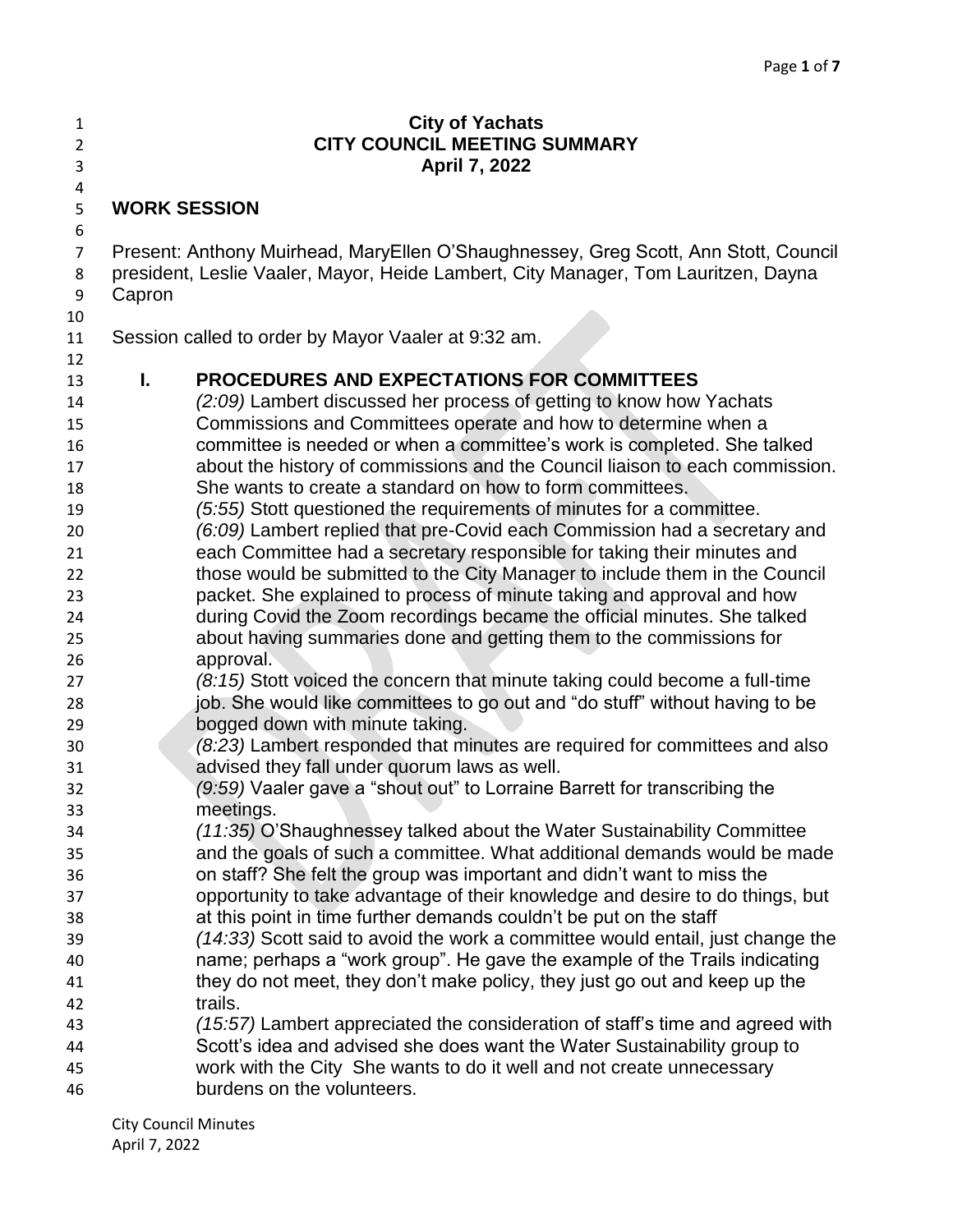| 1              |    | (18:02) Vaaler indicated care needed to be taken that a committee is not       |
|----------------|----|--------------------------------------------------------------------------------|
| $\overline{2}$ |    | being created under a de facto name to skirt the law. Need to determine a      |
| 3              |    | way to serve the City without playing semantics with a name.                   |
| 4              |    | (19:22) O'Shaughnessey suggested that she and another councilor meet with      |
| 5              |    | the water sustainability group and ask what they see themselves as; get more   |
| 6              |    | information and try to make this happen within the constraints imposed.        |
| $\overline{7}$ |    | (21:01) Muirhead agreed that more information on the group is needed but       |
| 8              |    | also agreed that more work on the City right now is not the best thing.        |
| 9              |    | (21:37) Discussion held on setting a standard on what a committee is, what is  |
| 10             |    | needed and how to proceed.                                                     |
| 11             |    | (30:42) Scott suggested that enough time was spent on this topic. It is        |
| 12             |    | apparent that the City Manager would like to work with the group but at the    |
| 13             |    | time external time constraints don't allow her to.                             |
| 14             |    | (31:30) Stott asked Lambert if she wanted an actual policy for committees      |
| 15             |    | determined by the Council.                                                     |
| 16             |    | (32:01) Lambert said yes, indicating she felt there needed to be a standard so |
| 17             |    | that in the future any group coming forward can be treated equitably. She is   |
| 18             |    | not sure of the City's procedure and wants to fully understand it.             |
| 19             |    | (32:45) Stott asked if such a policy should be worked on now by a couple       |
| 20             |    | members of the Council; what would be most helpful to her (Lambert).           |
| 21             |    | (33:05) Lambert indicated she would like help with that.                       |
| 22             |    | (33:45) Scott said he would work with O'Shaughnessey and that he would         |
| 23             |    | concentrate on the structure that the City needs to make decisions. More       |
| 24             |    | discussion was held.                                                           |
| 25             | Ш. | PROCEDURES FOR POSSIBLE CITY LAND/REAL ESTATE PURCHASES                        |
| 26             |    | (36:45) Lambert discussed possible purchase of property for the City but       |
| 27             |    | there are no policies or procedure in place on to do that. She would like to   |
| 28             |    | establish those procedures as well as the full intent of the purchase of       |
| 29             |    | property. She shared a story about a parking study done in Waldport and        |
| 30             |    | indicated that she felt the parking study and housing study results were going |
| 31             |    | to be "shocking" at what needs to be done. She stressed the importance of      |
| 32             |    | knowing the impact projects might have on the City.                            |
| 33             |    | (40:49) Stott asked if policies from other small communities have been looked  |
| 34             |    | at. She volunteered to check other communities.                                |
| 35             |    | (42:14) Scott felt that Council needed to look internally at the values of the |
| 36             |    | community and what it wants and feels it needs. He referred to a previous      |
| 37             |    | charter restriction that City could not buy property without a vote of the     |
| 38             |    | people. He was dismayed that after a Council that he was part of, got the vote |
| 39             |    | to change the charter the City purchased a building for \$600k with no public  |
| 40             |    | input. He strongly felt that the environmental values of the community needed  |
| 41             |    | to be taken into consideration and that nothing be done without public input.  |
| 42             |    | (44:50) Vaaler applauded Councilors for being willing to take on these         |
| 43             |    | projects, while taking into consideration the values input of the community.   |
| 44             |    | (46:11) Lambert advised she with Lance Bloch of the Planning Commission        |
| 45             |    | and she felt that the Planning Commission would like to work with Stott in     |
| 46             |    | working on a policy and a master plan.                                         |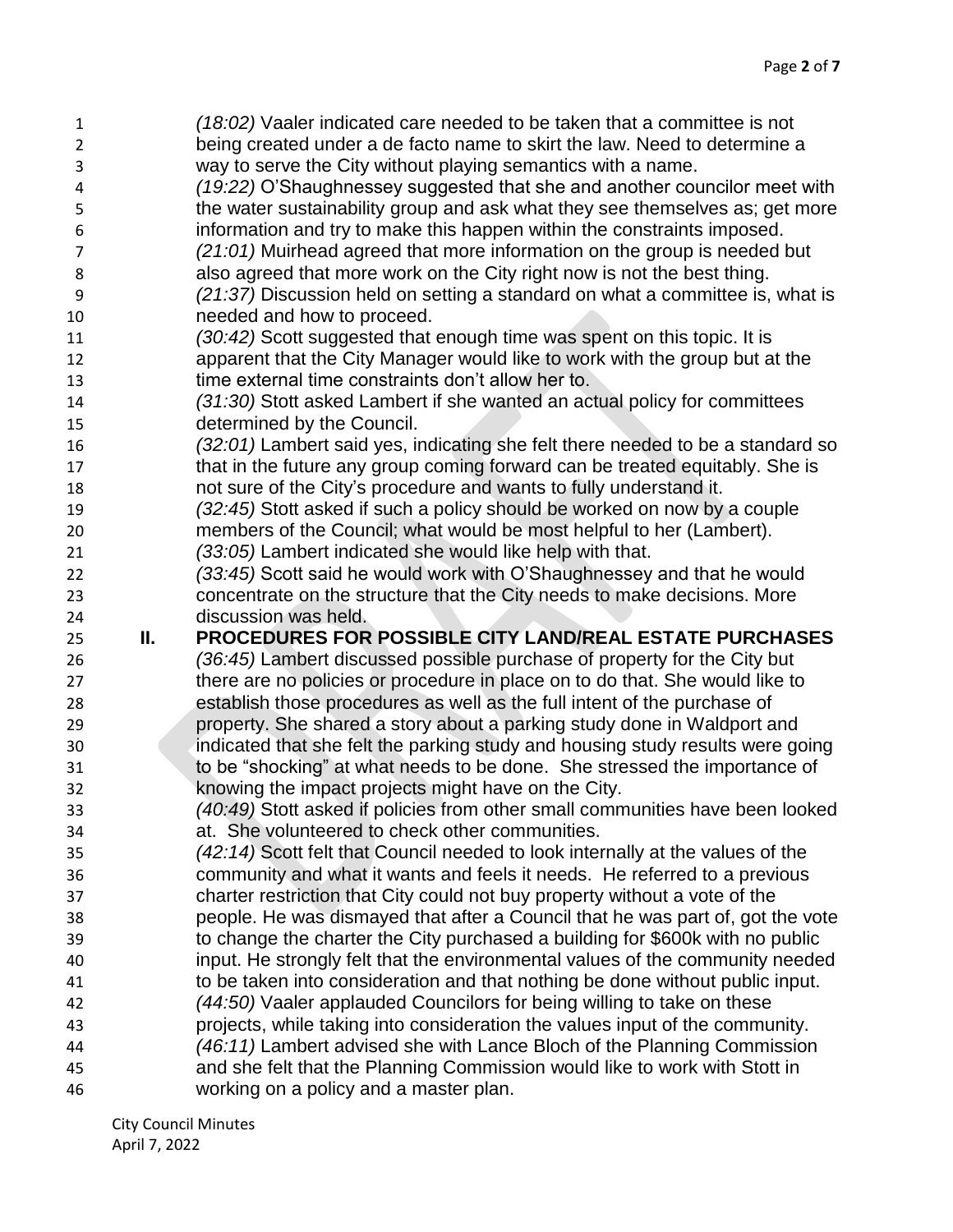| $\mathbf{1}$   |    | (47:09) Stott asked for clarification on community input on the purchase of        |
|----------------|----|------------------------------------------------------------------------------------|
| $\overline{2}$ |    | property. Vaaler indicated she was thinking of more long term planning             |
| 3              |    | thinking about values and being ready when opportunities arise. Discussion         |
| $\overline{4}$ |    | continued on getting input via a ballot vote, straw poll, etc.                     |
| 5              |    | (51:11) Muirhead advised that the City needed to be smart and cautious when        |
| 6              |    | purchasing property                                                                |
| $\overline{7}$ |    | (52:16) Vaaler summarized the plan that Stott would check other communities        |
| 8              |    | and then get back to council with her information.                                 |
| 9              | Ш. | <b>CONSIDERATION OF 2022-2023 CIP PLAN</b>                                         |
| 10             |    | (53:50) Lambert advised she has enjoyed the CIP process and seeing the             |
| 11             |    | values and plans the Commissions have for the City. She reviewed what she          |
| 12             |    | saw as the current process; coming up with line items on the CIP and then          |
| 13             |    | determining how to fund those line items. She advised that the CIP she             |
| 14             |    | presents to the Council will have all the big ideas on it and then she needs to    |
| 15             |    | look at the budget to determine what can be accomplished. She continued to         |
| 16             |    | discuss funding of projects - that while there are big numbers showing on the      |
| 17             |    | CIP, Commissions might already have funding but that does not show on the          |
| 18             |    | CIP. She just wants to make sure that when projects are on the CIP they are        |
| 19             |    | clearly defined and it is known where the funding is coming from.                  |
| 20             |    | (58:56) Vaaler discussed not giving the City Manager an "ugly budget" that         |
| 21             |    | perhaps some of the projects be removed from the CIP.                              |
| 22             |    | $(1:02:13)$ Scott advised he has been a part of this process for quite some time   |
| 23             |    | and he sees two problems(1) missing any kind of discussion or evaluation           |
| 24             |    | that looks at projects critically.; (2) it was the policy of the City that the CIP |
| 25             |    | projects were off limits to the budget committee. Discussion ensued as to          |
| 26             |    | funding, research on projects, consideration of short term versus long term        |
| 27             |    | ramifications.                                                                     |
| 28             |    | <b>REGULAR MEETING</b>                                                             |
| 29             |    | Session called to order by Mayor Vaaler at 10:41 am.                               |
| 30             | L. | ANNOUNCEMENTS, CORRESPONDENCE PROCLAMATIONS                                        |
| 31             |    | A. Proclamation - Child Abuse and Awareness Month                                  |
| 32             |    | (1:09:58) Vaaler referred Council to the Proclamation in the packet and            |
| 33             |    | then read it out loud.                                                             |
| 34             |    | (1:12:34) Vaaler read a message from Mary Deriberprey of behalf of Jill McClain,   |
| 35             |    | Nan Scott, Pastor Bob thanking the Council for allowing the unhoused to shelter    |
| 36             |    | in the pavilion during inclement weather. She advised that there is severe         |
| 37             |    | weather or low temperatures coming and asked if the Council would consider         |
| 38             |    | extending the use of the pavilion for one more month.                              |
| 39             |    | (1:15:30) Stott made the motion to extend the agreement to extend the              |
| 40             |    | pavilion hours being opened for the unhoused for the remainder of the              |
| 41             |    | spring season.                                                                     |
| 42             |    | Vote: Muirhead, yes; O'Shaughnessey, yes; Scott, yes; Stott, yes; Vaaler, yes.     |
| 43             |    | <b>Motion carried unanimously.</b>                                                 |
| 44             | Ш. | <b>PUBLIC COMMENT</b>                                                              |
| 45             |    | (1:17:10) Joann Kittel commented on the seriousness of child abuse and             |
| 46             |    | neglect in our community. She went on to say that reports can be made to the       |
|                |    |                                                                                    |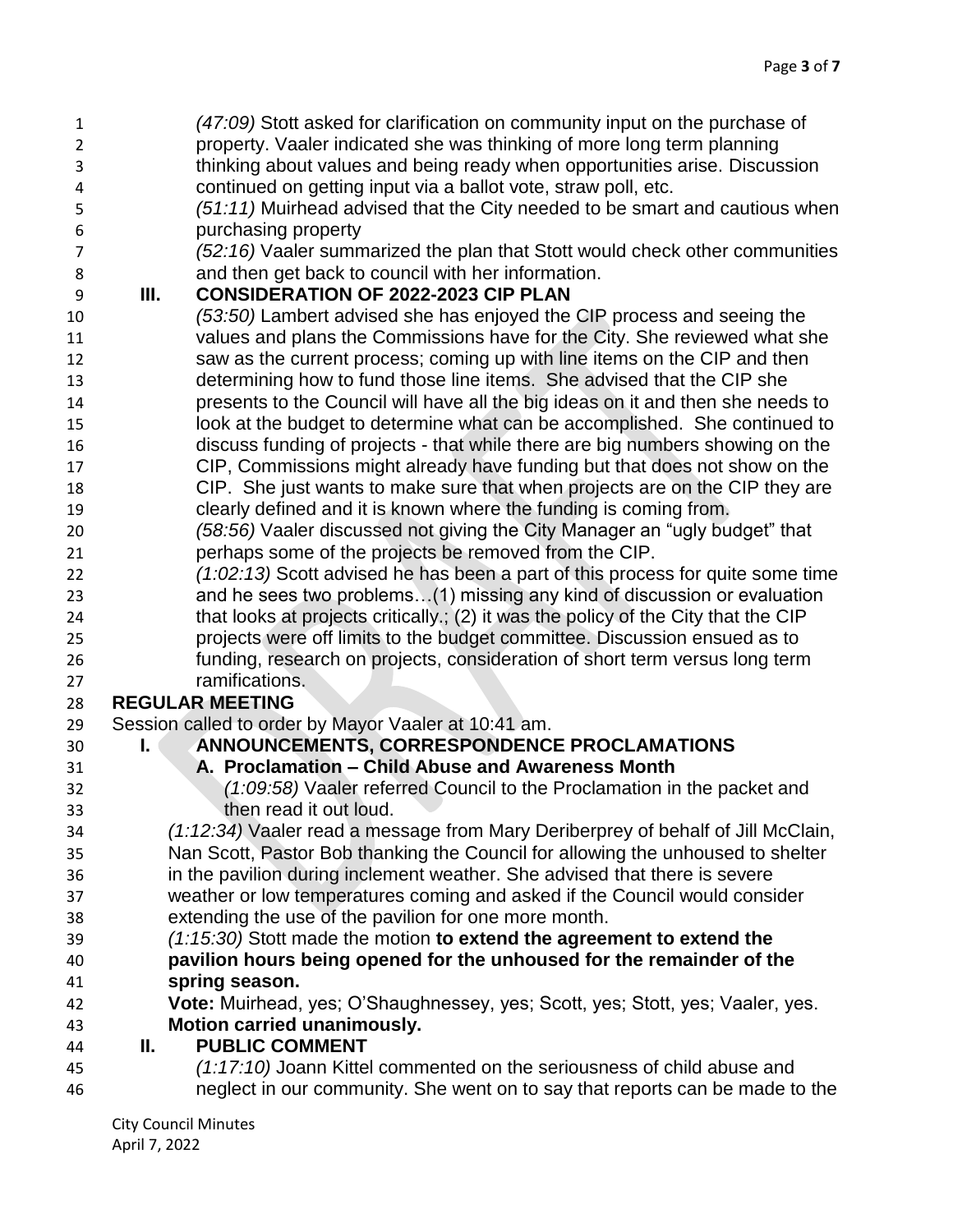police, the sheriff's department, and child protective services. She stressed that if a person has a feeling abuse might be occurring to please report it. She went on to discuss the water sustainability group and how important it is. She is urging Council to approve the entity so it can do the implementation work it can do. She again implored the Council not to get bogged down in the name and let it get on with its work.

- *(1:20:22)* Jacqueline Danos agreed with Kittel about the water sustainability group indicating there is money out there to be had that is "going out the window". She then went on to discuss long range planning and collection of data and the interconnectedness of the commissions and knowing what each one is doing. She also discussed the lack of a Citizens' Involvement Committee and lack of community input. She advised that "we cannot
- function the way we did 30 years ago: we are a different place at a different time."
- *(1:25:02)* Quinton Smith he advised he has been a property owner since 1976 and a resident since 2017. He agreed with Kittel about the water sustainability group. He also mentioned that there seems to be a trust issue involved. He also disagreed with some of the requirements that were indicated today on
- the formation of a committee. He advised he has been covering local governments as a journalist for over 50 years. He spoke to the comments of having citizen involvement and said that there were many people involved in the Commissions and each one of those people bring the thoughts and ideas of their friends and neighbors. He encouraged the Council to "do stuff" and felt in his 50 years of covering local governments there is more community
- involvement here than he has seen anywhere. *(1:30:22)* O'Shaughnessey said she thought people in the Water
- Sustainability group were knowledgeable and would do good work.
- *(1:31:13)* Scott felt the community didn't fully understand the pressures the City Manager is under. He wanted to state for the record "that I believe her motivations in seeking a clearer understanding of process and the ground rules before making a decision is entirely appropriate". He went on to say she is doing what she was hired to do and that should be acknowledged.

## **III. NEW BUSINESS**

## **A. Supplemental Budget**

- *(1:32:43)* Vaaler indicated she received a request to put off approval of a supplemental budget as there are going to be changes needed in the near future.
- *(1:33:23)* Scott indicated he just thought a little more information needed to be given to explain why the changes were necessary.

## **B. Consideration of 2022-2023 CIP Plan**

- *(1:36:34)* Lambert advised this was her first time with a CIP process like this and then discussed how she had the commissions "ask big" and the asks are greater than the funds.
- *(1:39:17)* Stott questioned if the format of the CIP. Lambert explained the layout and indicated that some of the projects might be premature, but a project cannot be considered unless it is on the CIP. She also reiterated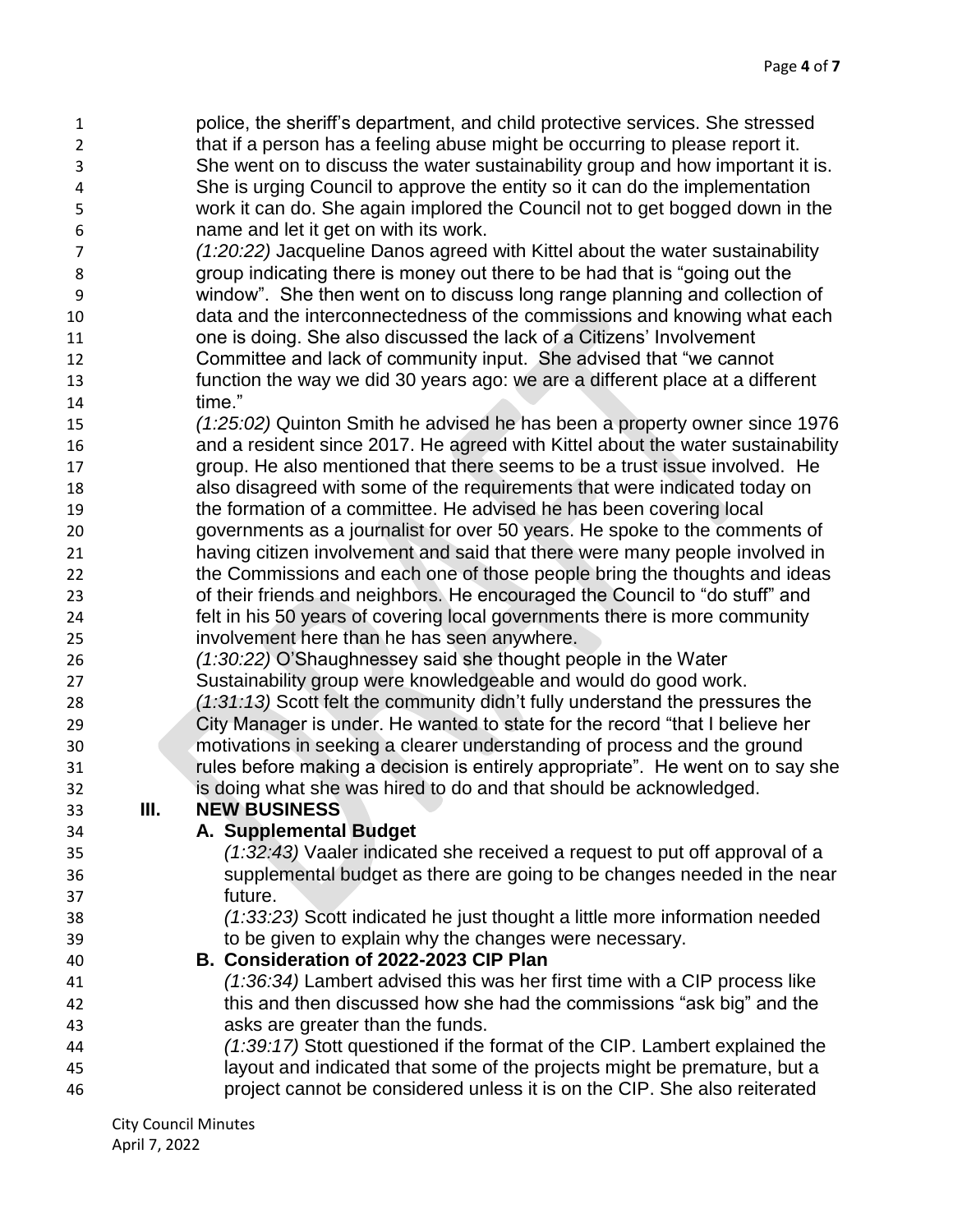what she said before about the document not showing what part of the funding was already obtained either by grant, donations, etc. *(1:42:24)* Scott suggested that the Commissions prioritize their projects by urgency or importance to help with the decision making process. He further explained that if a commission knows they have 80% of the funding already they could put a higher priority on the project. Lambert expounded on that indicating that the Library had a \$600K expansion project that is mostly paid for already and they are fund raising for the rest. Discussion was held regarding CIP, the budget and a Master Plan. *(1:48:27)* Stott wanted to clarify that the CIP was not ready to be voted on **11** at this point. She asked what needed to be decided right now to get things done. *(1:50:48)* Vaaler advised that in order to have a budget prepared a CIP process is needed. It was hoped that discussion at this meeting would the process close enough to have a budget ready for the next Council meeting. *(1:52:58)* Lauritzen explained how the CIP was derived and talked about Ordinance 355 Section 3.1.0 covers how the projects come together. He read it out loud and then gave the history on how the Finance Committee operated in regard to the ordinance. He feels that all projects are legitimate and that he trusts the Commissions to ask for things they believe they need. He recommended looking at the cash flow sheet. Discussion was held regarding the timeline of the CIP and budget. *(2:00:12)* Lauritzen clarified the budget does not authorize a specific project it appropriates dollars to support the CIP list. *(2:01:39)* Scott indicated he thought there was too much information to digest in this forum and others agreed. Discussion held about having a special meeting to discuss the CIP in detail. There was agreement that the Public Works and Streets is fed by Master Plans but items from the Commissions could be prioritized. *(2:08:19)* Vaaler asked if Commissions needed to meet to determine their priorities or if the chairs could give input, *(2:08:30)* Further discussion was had regarding the CIP and the budget and what further information is needed. *(2:17:52)* Lambert indicated that the process can lead to misunder- standings. When a commission has something on the CIP it becomes a green light and believe the money is owed to them. She continued to describe funding and line items and the need for educated and well-put together data to help make well informed decisions. She feels each Commission needs to have a master plan and show that the projects they are putting on the CIP. She also feels that the Commissions need to supply what items they have funded so the Council can determine what is needed from the General Fund. *(2:20:50)* Lauritzen referred to the list supplied and the timing of the expenditures represents their priorty. He explained that gross dollars are appropriated not net dollars for the cost of a project. He stressed that the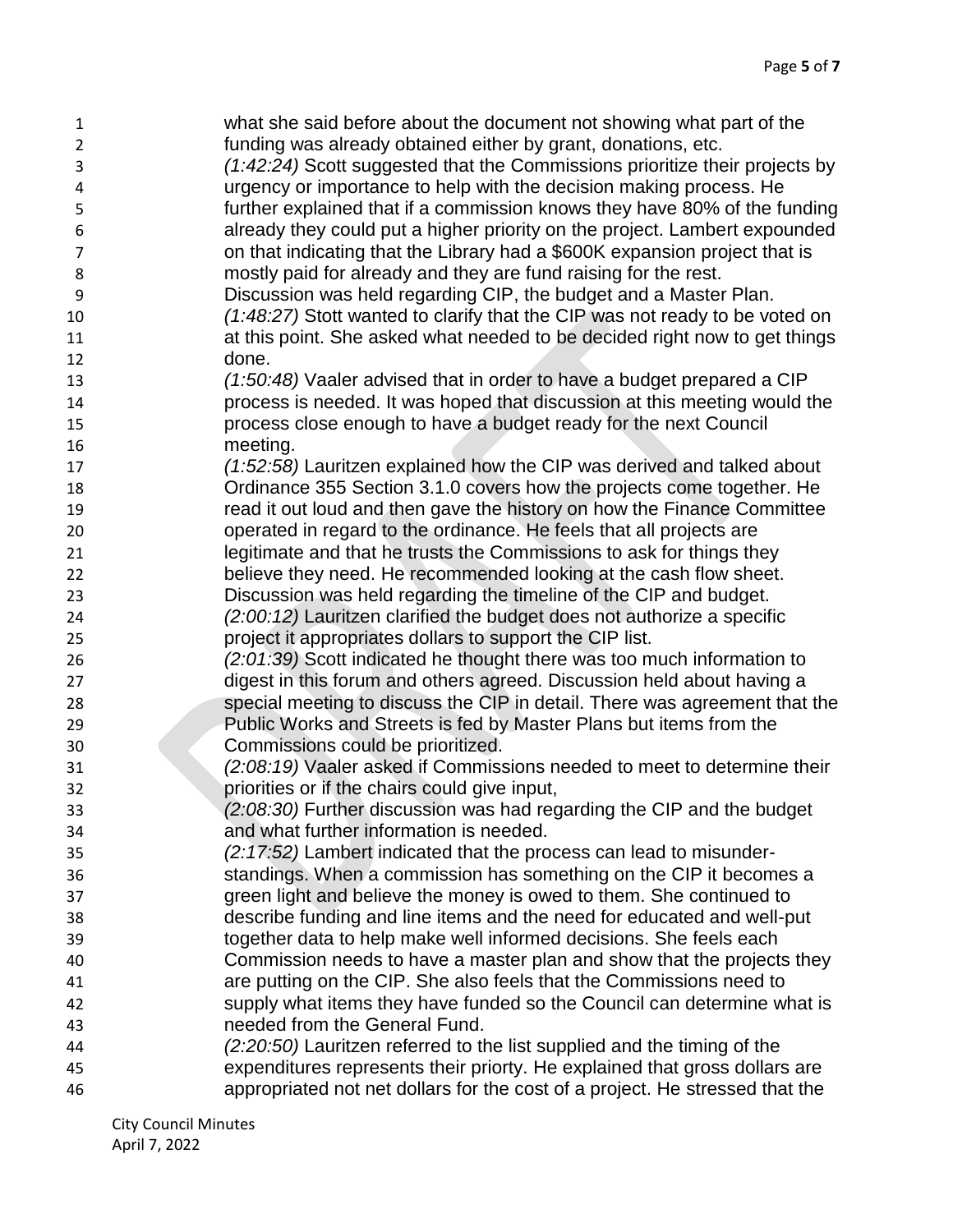| 1              |     | Commissions have been heard and they have prioritized their projects                   |
|----------------|-----|----------------------------------------------------------------------------------------|
| $\overline{2}$ |     | lists.                                                                                 |
| 3              |     | Discussion was held regarding how project priority was being viewed as                 |
| 4              |     | well as money coming from one fund to several different departments.                   |
| 5              |     | Lambert felt that these decisions needed to be made together and as this               |
| 6              |     | is her first she would feel more comfortable approaching it through a                  |
| $\overline{7}$ |     | special session. Discussion held on scheduling a special session and                   |
| 8              |     | inviting the commission chairs to join. Lambert said Wednesday, April 13 <sup>th</sup> |
| 9              |     | after 1 pm works for her.                                                              |
| 10             |     | Decided on a special meeting on Wednesday, April 13 <sup>th</sup> at 2 pm to           |
| 11             |     | consider the CIP process.                                                              |
| 12             |     | (2:26:25) Vaaler indicated there had been a Surplus Property resolution in             |
| 13             |     | the packet but it didn't make it onto the agenda. She advised that she                 |
| 14             |     | hoped the Council looked at it and noted that an ID number was listed                  |
| 15             |     | differently. She moved that: The resolution be approved double                         |
| 16             |     | checking and correcting any property identification numbers.                           |
| 17             |     | Vote: Muirhead, yes; O'Shaughnessey, yes; Scott, yes; Stott, yes; Vaaler,              |
| 18             |     | yes. Motion carried unanimously.                                                       |
| 19             | IV. | <b>OLD BUSINESS</b>                                                                    |
| 20             |     | A. Resolution Regarding 2022 Budget Committee Appointments                             |
| 21             |     | (2:37:43) The Resolution number is 2022-04-02                                          |
| 22             |     | (2:38:17) Stott made the motion: to approve Resolution 2022-04-02.                     |
| 23             |     | Vote: Muirhead, yes; O'Shaughnessey, yes; Scott, yes; Stott, yes; Vaaler,              |
|                |     | yes. Motion carried unanimously.                                                       |
| 24             |     |                                                                                        |
| 25             |     | B. Transition Period for former City Manager Pro Tem, Katherine                        |
| 26             |     | <b>Guenther</b>                                                                        |
| 27             |     | (2:39:27) Vaaler referred to previous conversations about Guenther                     |
| 28             |     | staying on in a transitional period also indicating that through her contract          |
| 29             |     | Guenther was still being supervised by Council. Through discussions                    |
| 30             |     | between Guenther, Lambert and herself it was decided that having a                     |
| 31             |     | motion allowing the Mayor to terminate her (Guenther) current                          |
| 32             |     | employment at the time when the new contract is ready to go into effect.               |
| 33             |     | Lambert advised it is being worked on but it is an Agreement, not a                    |
| 34             |     | contract.                                                                              |
| 35             |     | (2:42:31) Vaaler moved: to authorize the mayor to sign a revision of                   |
| 36             |     | Katherine Guenther's current employment agreement so it                                |
| 37             |     | terminates when the City Manager has a new contract ready to go                        |
| 38             |     | into effect.                                                                           |
| 39             |     | Vote: Muirhead, yes; O'Shaughnessey, yes; Scott, yes; Stott, yes; Vaaler,              |
| 40             |     | yes. Motion carried unanimously.                                                       |
| 41             |     |                                                                                        |
| 42             | V.  | <b>REPORTS</b>                                                                         |
| 43             |     | A. City Manager                                                                        |
| 44             |     | (2:27:37) Lambert was unable to prepare a written report but will at the               |
| 45             |     | next meeting. She advised it is her goal to have a monthly report for the              |
| 46             |     | first meeting of every month.                                                          |